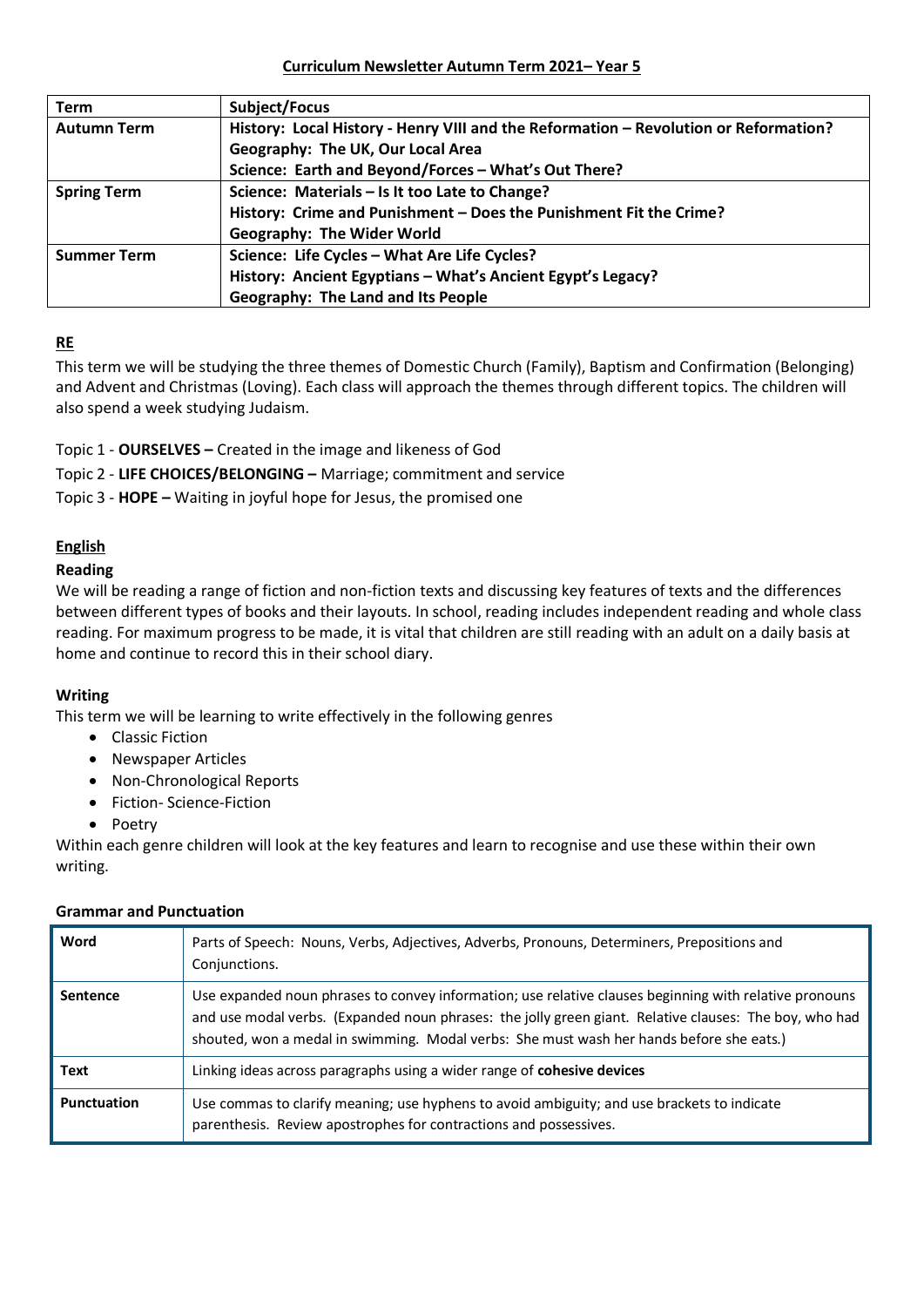## **Spelling**

Children will extend their knowledge of spelling strategies and apply them to words from the Year 5/6 word list, their own personal list, cross-curricular words and words focussing on the following:

- **Plurals and Apostrophes**
	- (adding '-s', '-es' and '-ies'); for contractions and possession
- **Rare GPCs**

Words with 'silent' letters

**Morphology/ Etymology**

Use spelling journals to record helpful etymological notes on curious or difficult words

**Word endings**

Words with the letter string '-ough' Words ending in '-able' and '-ible'

**Homophones**

isle/aisle, aloud/allowed, affect/effect, herd/ heard, past/passed

**Hyphen**

Use of the hyphen (co-ordinate, co-operate)

**Dictionary**

Use of a dictionary to support teaching of word roots, derivations and spelling patterns Use of a dictionary to create word webs

**Proofreading**

Focus on checking words from personal lists.

## **Mathematics**

The 2014 National Curriculum for mathematics aims to ensure that all pupils:

- become **fluent** in the fundamentals of mathematics, including through varied and frequent practice with increasingly complex problems over time, so that pupils have conceptual understanding and are able to recall and apply their knowledge rapidly and accurately to problems
- **reason mathematically** by following a line of enquiry, conjecturing relationships and generalisations, and developing an argument, justification or proof using mathematical language
- can **solve problems** by applying their mathematics to a variety of routine and non-routine problems with increasing sophistication, including breaking down problems into a series of simpler steps and persevering in seeking solutions.

This curriculum contains a greater emphasis on calculation WITHOUT the use of electronic calculators.

# **Autumn Topics**

- Place Value
- Terms positional, multiplicative, additive, base10, millions and thousandths
- Link to measurement- practical activities with mass, capacity, volume and money
- Ordering and Comparing, greater than, less than, equal
- Fractions link to division and decimal place value, whole part relationships, problem solving throughout
- Percentages making explicit links with fraction and decimals-Link to pie charts, Bar modelling, Problem solving throughout
- Mental Calculation Strategies partitioning, doubling, halving, number pairs, multiples of 10 and adjusting, using known number facts, bridging through 10, counting on and counting back, Time differences and durations, Bar charts, Perimeter and its formula, Missing number problems linking to algebra
- Mental Calculations Including the four operations (Addition, Subtraction, Multiplication, Division)
- Written methods for multiplication and division of whole numbers, using the inverse to check and vice versa
- Word Problems Including Remainders